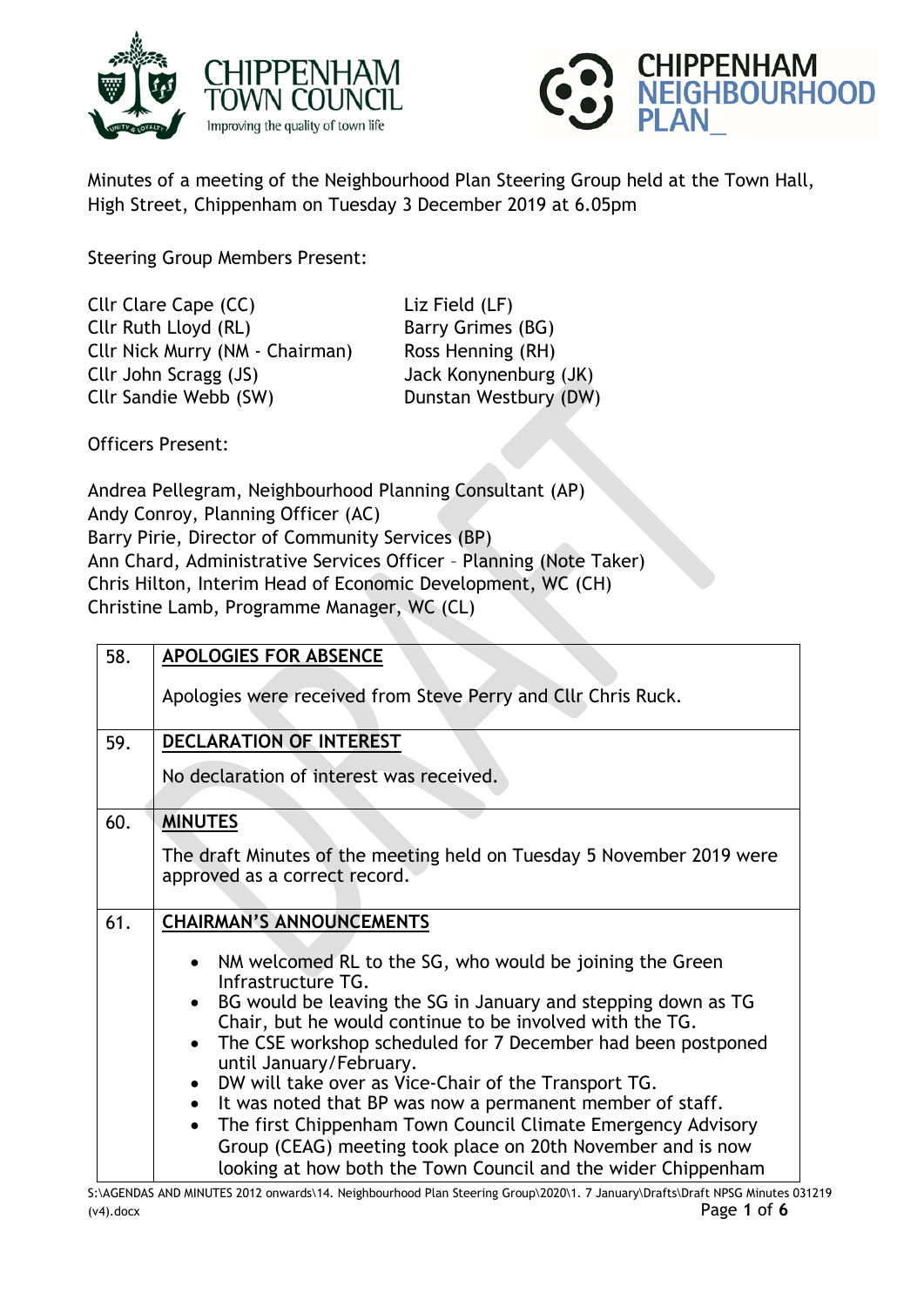|     | community can decarbonise. NM presented to the CEAG on what<br>the Neighbourhood Plan is doing on in terms of objectives and<br>policies in this area. It is anticipated that there will be future<br>interaction with this Group.<br>There have been delays with the Local Plan Review (LPR), partly as<br>a result of incorporating Wiltshire's climate emergency declaration<br>into the review. Initial issues and options are due to be consulted<br>upon later next year. A Climate Change Focus Group, of which NM<br>is a member, has been set up as part of the LPR process. NM will<br>feed back to the SG on this.<br>The results of the Electoral Boundary Review for Wiltshire<br>(including changes affecting Chippenham) are publicly available on<br>WC's website. NM obtained a hard copy of the LG Boundary<br>Commission's report, which will be made available through the<br>Town Hall Reception.                                                                                                                                                                                                                                                                                              |
|-----|---------------------------------------------------------------------------------------------------------------------------------------------------------------------------------------------------------------------------------------------------------------------------------------------------------------------------------------------------------------------------------------------------------------------------------------------------------------------------------------------------------------------------------------------------------------------------------------------------------------------------------------------------------------------------------------------------------------------------------------------------------------------------------------------------------------------------------------------------------------------------------------------------------------------------------------------------------------------------------------------------------------------------------------------------------------------------------------------------------------------------------------------------------------------------------------------------------------------|
| 62. | PRESENTATION FROM WILTSHIRE COUNCIL ECONOMIC DEVELOPMENT                                                                                                                                                                                                                                                                                                                                                                                                                                                                                                                                                                                                                                                                                                                                                                                                                                                                                                                                                                                                                                                                                                                                                            |
|     | The SG received a presentation from Chris Hilton, Interim Head of<br>Economic Development at Wiltshire Council, about the role of Wiltshire<br>Council's Economic Development Team and how they might interact with<br>the NP.                                                                                                                                                                                                                                                                                                                                                                                                                                                                                                                                                                                                                                                                                                                                                                                                                                                                                                                                                                                      |
|     | He outlined the key work streams of the Team. Surveyors Cushman and<br>Wakefield would be carrying out work for WC and providing a Powerpoint<br>report on 13 December on market demand for the Bath Road site. CH<br>noted he would share the findings of the report with the NP and would be<br>happy to return in January to present the findings if need be. He would<br>check whether the report could be made public. CH added that WC want<br>to produce a framework for the Bath Road site soon, preferably before<br>March 2020. In reference to the Bath Road site he noted that Chippenham<br>had many hi-growth companies making it an ideal office location, but this<br>site would probably not attract a major retail store.                                                                                                                                                                                                                                                                                                                                                                                                                                                                         |
|     | Accompanying CH was Christine Lamb, Programme Manager for Wiltshire<br>Council's Housing Infrastructure (HIF) bid. She informed the group that<br>Wiltshire Council had expected concerns to be raised regarding the<br>proposals and was planning to carry out full consultation with the<br>communities of Chippenham and Calne in due course. She said that WC<br>would work on addressing concerns regarding climate change and the<br>sustainability of the HIF proposals. She said that WC would also look at<br>improving connectivity to/from the M4. She said 'walk to school'<br>opportunities could be provided and s106 monies could be used to<br>revitalise the Town centre. 'Blue infrastructure' would be looked at for<br>incorporation. If a high growth option is pursued and incorporated into the<br>Local Plan, and if the Local Plan passes the Examination in Public, 7,500<br>new homes could be built over a 20 year period (about 350 per year) and<br>this would be phased. Some of the HIF money would also be used for<br>improving J17 of the M4. T's&C's would need to be agreed before work<br>can begin. The road could start in 2023 at the earliest and be finished by<br>2024. |

S:\AGENDAS AND MINUTES 2012 onwards\14. Neighbourhood Plan Steering Group\2020\1. 7 January\Drafts\Draft NPSG Minutes 031219 (v4).docx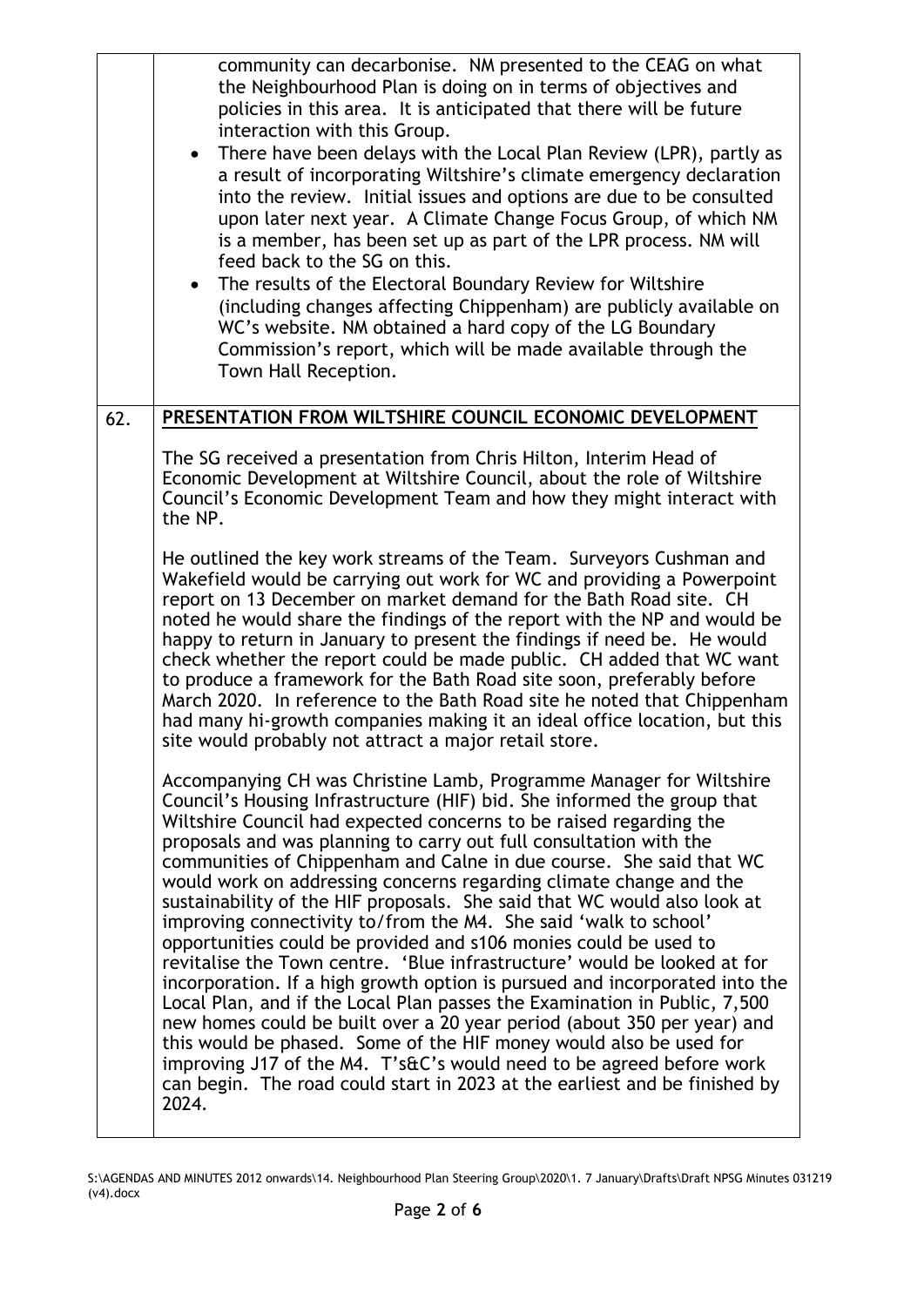| NM queried why Chippenham's Future High Street Fund bid had been<br>unsuccessful. CH said he did not know but agreed to look into this. NM<br>asked how WC could attract more big businesses into the Town and CH<br>replied that having available sites would be the incentive. For instance if<br>the Bath Road site was masterplanned with planning permission obtained,<br>it would be 'ready to go' for any business with that requirement. CL<br>added that there may be opportunities for WC to buy land and therefore<br>attract more business.           |
|-------------------------------------------------------------------------------------------------------------------------------------------------------------------------------------------------------------------------------------------------------------------------------------------------------------------------------------------------------------------------------------------------------------------------------------------------------------------------------------------------------------------------------------------------------------------|
| AP had attended a meeting of the Economy TG which the SWLEP had also<br>attended, and understood the SWLEP had excess funds available and is<br>looking for new projects. She suggested meeting with the SWLEP. AP<br>added that discussions about land, etc. need to take place soon as the NP<br>evidence gathering phase will not last too much longer. If there was no<br>further clarity then there would have to be an indication of land use in the<br>NP and those particular policies would then have to be reviewed in the<br>next iteration of the NP. |
| DW stressed the importance of providing employment land earlier in the<br>process to prevent out-commuting and CL replied that phasing can be<br>looked at, but there was also a need for a revenue stream.                                                                                                                                                                                                                                                                                                                                                       |
| JS asked for good public transport to serve not only the new road but the<br>estate roads too.                                                                                                                                                                                                                                                                                                                                                                                                                                                                    |
| It was noted that WC Cabinet still has to accept the HIF Bid and that the<br>money needs to be spent by 2024, although this may be negotiable. NM<br>queried whether money would be spent on the whole route, as the funds<br>were limited and it was likely some aspects of the bid would be prioritised<br>over others given current strategic site locations CL would check whether<br>the money had to be spent on the road in its entirety.                                                                                                                  |
| CC referred to the climate emergency and asked what opportunities there<br>were within the new road scheme to make it attractive not to use cars, to<br>which CL replied internal public transport links and pathways. CC said the<br>Town was a victim of the M4 and the railway, and the new houses would<br>be full of commuters contributing to it becoming a dormitory town. CL<br>replied that the challenge would be to look at the Town from 'cradle to<br>grave'.                                                                                        |
| AC queried being able to use s106 money obtained from the project for<br>Town centre regeneration as s106 developer contributions should directly<br>relate to, and mitigate the harm caused by, the specific development.<br>AP agreed that meeting the three s106 tests was unlikely to go<br>unchallenged by developers and that CIL was a possible route to take, but<br>that CIL is calculated after the development has finished. CL said she<br>would obtain some guidance on this.                                                                        |
| SW added that should the HIF project proceed there must be a 'true<br>partnership' between WC and CTC.                                                                                                                                                                                                                                                                                                                                                                                                                                                            |
| NM thanked CH and CL for attending the meeting and said it would be                                                                                                                                                                                                                                                                                                                                                                                                                                                                                               |

S:\AGENDAS AND MINUTES 2012 onwards\14. Neighbourhood Plan Steering Group\2020\1. 7 January\Drafts\Draft NPSG Minutes 031219 (v4).docx

possible for them to attend TG meetings where deemed appropriate.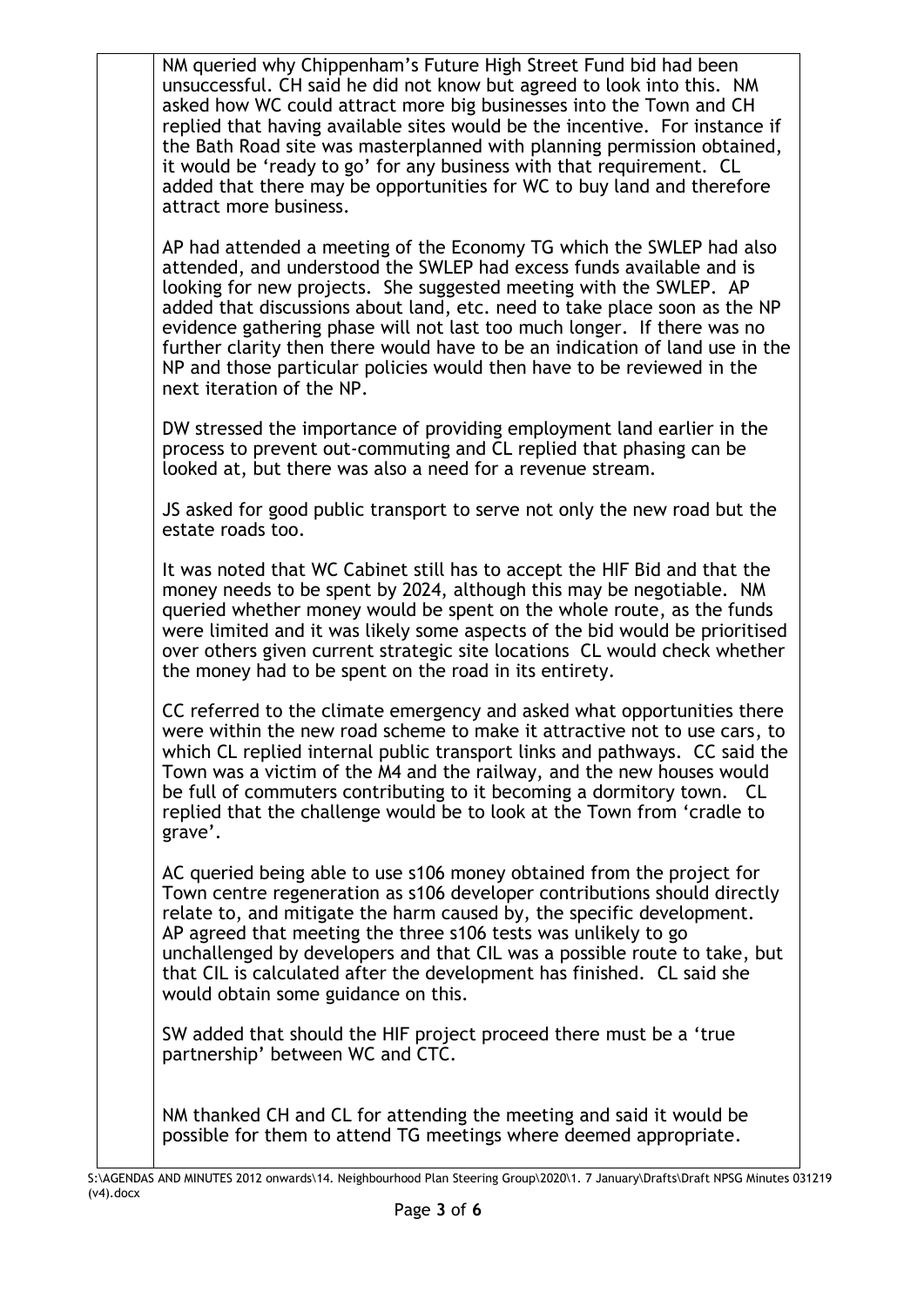|     | <b>Actions:</b><br>CH to forward Cushman and Wakefield's Bath Road report to the<br>SG and also confirm whether this can be made public.<br>CH to investigate why Chippenham's Future High Street Fund bid<br>$\bullet$<br>was unsuccessful and report back.<br>CL to report on possibility of phasing the development of<br>$\bullet$<br>employment land and report back.<br>CL to check whether the HIF money has to be spent on the new<br>$\bullet$<br>road in its entirety (or parts) and report back.<br>CL to feedback on how and by which mechanisms monies could<br>$\bullet$<br>be allocated from the HIF Bid to fund Town Centre<br>improvements.                                                                                                                                                                                                                                                                                                                                                                                                                                                                                                                                                                   |
|-----|--------------------------------------------------------------------------------------------------------------------------------------------------------------------------------------------------------------------------------------------------------------------------------------------------------------------------------------------------------------------------------------------------------------------------------------------------------------------------------------------------------------------------------------------------------------------------------------------------------------------------------------------------------------------------------------------------------------------------------------------------------------------------------------------------------------------------------------------------------------------------------------------------------------------------------------------------------------------------------------------------------------------------------------------------------------------------------------------------------------------------------------------------------------------------------------------------------------------------------|
| 63. | <b>TOPIC GROUP MEMBERSHIP CHANGES</b>                                                                                                                                                                                                                                                                                                                                                                                                                                                                                                                                                                                                                                                                                                                                                                                                                                                                                                                                                                                                                                                                                                                                                                                          |
|     | The SG received an updated Topic Group Membership List. It was noted<br>that the Housing TG was down to 5 members now. RH said the TG was<br>meeting on Thursday and he would raise the issue.                                                                                                                                                                                                                                                                                                                                                                                                                                                                                                                                                                                                                                                                                                                                                                                                                                                                                                                                                                                                                                 |
| 64. | <b>ACTIONS FROM TOPIC GROUP MEETINGS</b>                                                                                                                                                                                                                                                                                                                                                                                                                                                                                                                                                                                                                                                                                                                                                                                                                                                                                                                                                                                                                                                                                                                                                                                       |
|     | JK reported on the Town Centre TG:<br>A draft masterplan for the Bath Road site was underway which will be<br>$\bullet$<br>finalised at the TG meeting on 10 December and presented to the SG<br>at their January meeting. After that WC could be brought back into<br>discussions and then it could form part of NP consultations with<br>stakeholders, including the Wiltshire Councillors group that met<br>regarding the site.<br>A survey of 60 Town Centre buildings is being prepared to help produce<br>$\bullet$<br>a shop front design guide.<br>Some initial discussions had taken place during meetings of the Bath<br>$\bullet$<br>Road site regarding public realm improvements. It is important to link<br>the site to New Road and Bath Road. NM suggested liaising with the<br>Chippenham Cycle Network Development Group with regards cycle/<br>shared path access.<br>With regard to the Conservation Area Character Appraisal, JK noted<br>$\bullet$<br>this was being reviewed by the TG. JS said it was important to have a<br>section on historic environment and support might be available from<br>Julian Allback. AC agreed that it was important to encourage the Civic<br>Society to get involved. |
|     | BG reported on the Economy TG:<br>A survey will be conducted of local businesses to get feedback on<br>whether existing planning policies are working.<br>The only new allocated employment sites are outside the NP area. AP<br>$\bullet$<br>said an agreement may be needed between WC and parishes.<br>Allocation usually comprised of small pockets of land and was not<br>carried forward. A new site similar in size to Bumpers Farm was<br>needed. It was suggested that CH/CL look into Showell Farm and<br>Rawlings Green sites (which would be incorporated into the proposed<br>new Parish boundary) and provide further information on the type of<br>employment use on these sites                                                                                                                                                                                                                                                                                                                                                                                                                                                                                                                                |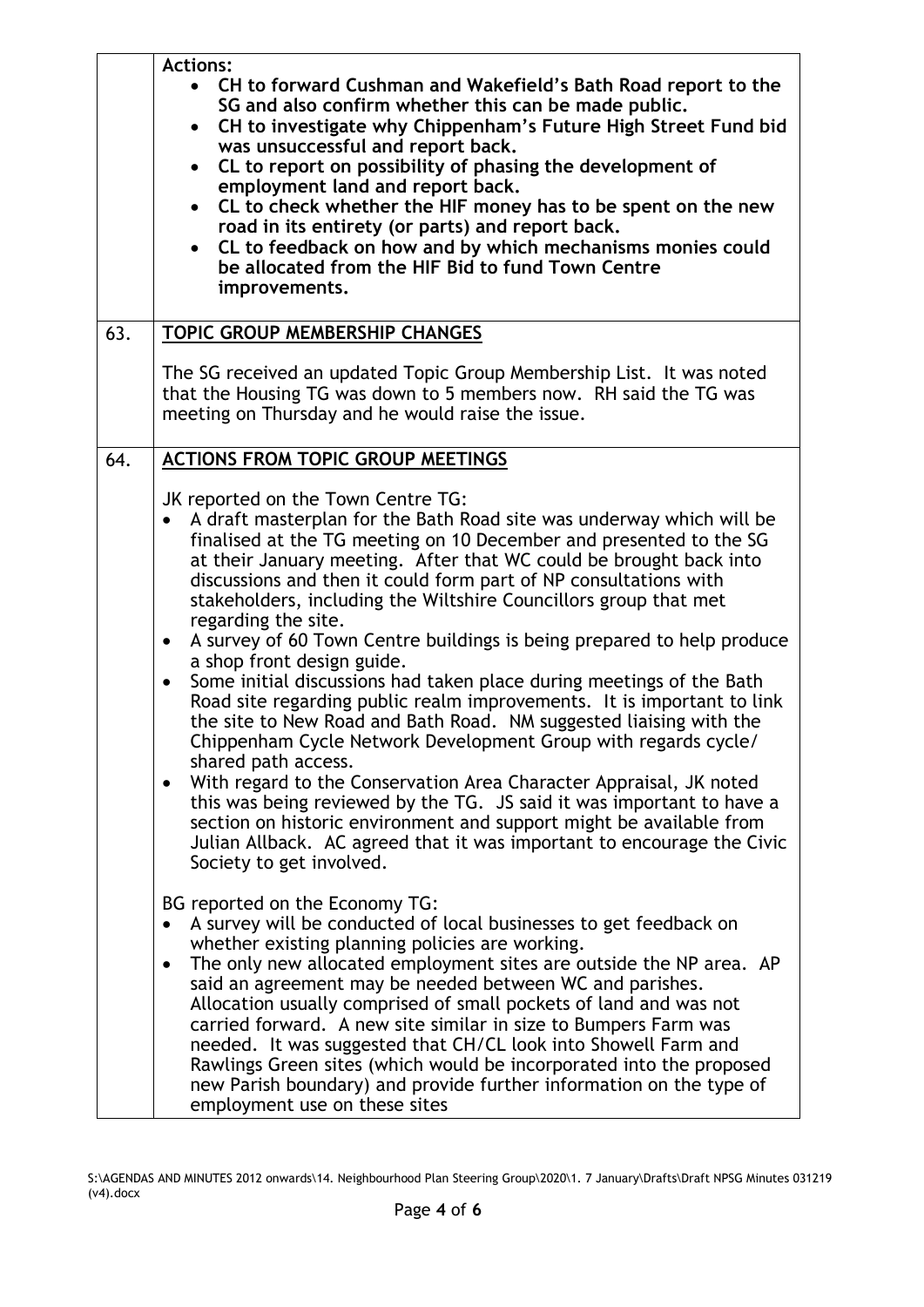| The TG is looking at sustainable construction of employment buildings.<br>$\bullet$<br>NM suggested the 'Green Building Council Framework' may be more<br>useful than BREEAM as a tool for assessing sustainable construction<br>Looking at 'incubator sites' and the Bath Road site could accommodate<br>$\bullet$<br>such a use.<br>Working with the Transport TG on sustainable transport to and from<br>$\bullet$<br>employment sites.                                                                                                                                                                                                                                                                                                                                                                                                                                                                                                                                                                                                                                                                                                                                                                                                                                                                     |
|----------------------------------------------------------------------------------------------------------------------------------------------------------------------------------------------------------------------------------------------------------------------------------------------------------------------------------------------------------------------------------------------------------------------------------------------------------------------------------------------------------------------------------------------------------------------------------------------------------------------------------------------------------------------------------------------------------------------------------------------------------------------------------------------------------------------------------------------------------------------------------------------------------------------------------------------------------------------------------------------------------------------------------------------------------------------------------------------------------------------------------------------------------------------------------------------------------------------------------------------------------------------------------------------------------------|
| CC reported on the Green Infrastructure TG:<br>Due to meet in one week.<br>Currently carrying out audit on existing green spaces in order to<br>$\bullet$<br>achieve Local Green Space Designation.<br>A TG member had met with WC Arboricultural Officer (with AC and NM)<br>$\bullet$<br>regarding trees. A second meeting with a Development Control WC<br>Arboricultural Officer would be arranged.<br>Green infrastructure standards - national project has been scaled back<br>$\bullet$<br>but the TG remains involved.<br>Will develop the idea of 'blue infrastructure' as part of the river<br>$\bullet$<br>corridor.<br>Need to include green buffers (zones) to surrounding villages. This was<br>$\bullet$<br>considered very important by neighbouring parishes in the Pre-Vision<br>Survey Results. NM suggested looking at Corsham's NP.<br>AC added that once areas are mapped the TG would look at joining<br>$\bullet$<br>them up under the policy topic of linking Green Spaces.<br>With respect to socio-justice in green infrastructure policy topic it was<br>$\bullet$<br>suggested that this link with the Housing TG.<br>Biodiversity net gain policy topics - NM reported the Government's<br>$\bullet$<br>Environment Bill is looking to introduce biodiversity net gain measures. |
| JS reported on the Transport TG:<br>Mapping existing network of bus, cycle and walking routes to find gaps<br>$\bullet$<br>and opportunities.<br>Looking at current transport plans. These were out of date so it was<br>suggested that contact be made with Laura Gosling at WC.<br>A list of key objectives (including design) for new cycle paths had been<br>$\bullet$<br>produced and evidence will be collected to support this.<br>The principal users of public transport are the elderly so their needs<br>$\bullet$<br>should be considered, together with the needs of disabled users.<br>Want to talk to WC regarding bus shelters, especially with regard to<br>the ones on Bath Road and the Bus Station, which need to be retained.<br>AP added that the NP can safeguard these.<br>It was suggested that JS attend the meeting on 10 December with<br>$\bullet$<br>Laura Gosling at County Hall.<br>AP would check whether a Gap Analysis was being carried out for<br>$\bullet$<br>Chippenham<br>NM added that PET money has been set aside for an EV charging point<br>٠<br>scoping study and match funding may be forthcoming so will keep the<br>SG informed.<br>Next meeting on 16 December.                                                                                              |
| AP reported on the Housing TG:<br>AC had made an application to Locality for Housing Needs Assessment.<br>$\bullet$<br>Expected to hear back early New Year as to whether this had been<br>granted. DW asked if information on the HIF housing mix was available                                                                                                                                                                                                                                                                                                                                                                                                                                                                                                                                                                                                                                                                                                                                                                                                                                                                                                                                                                                                                                               |